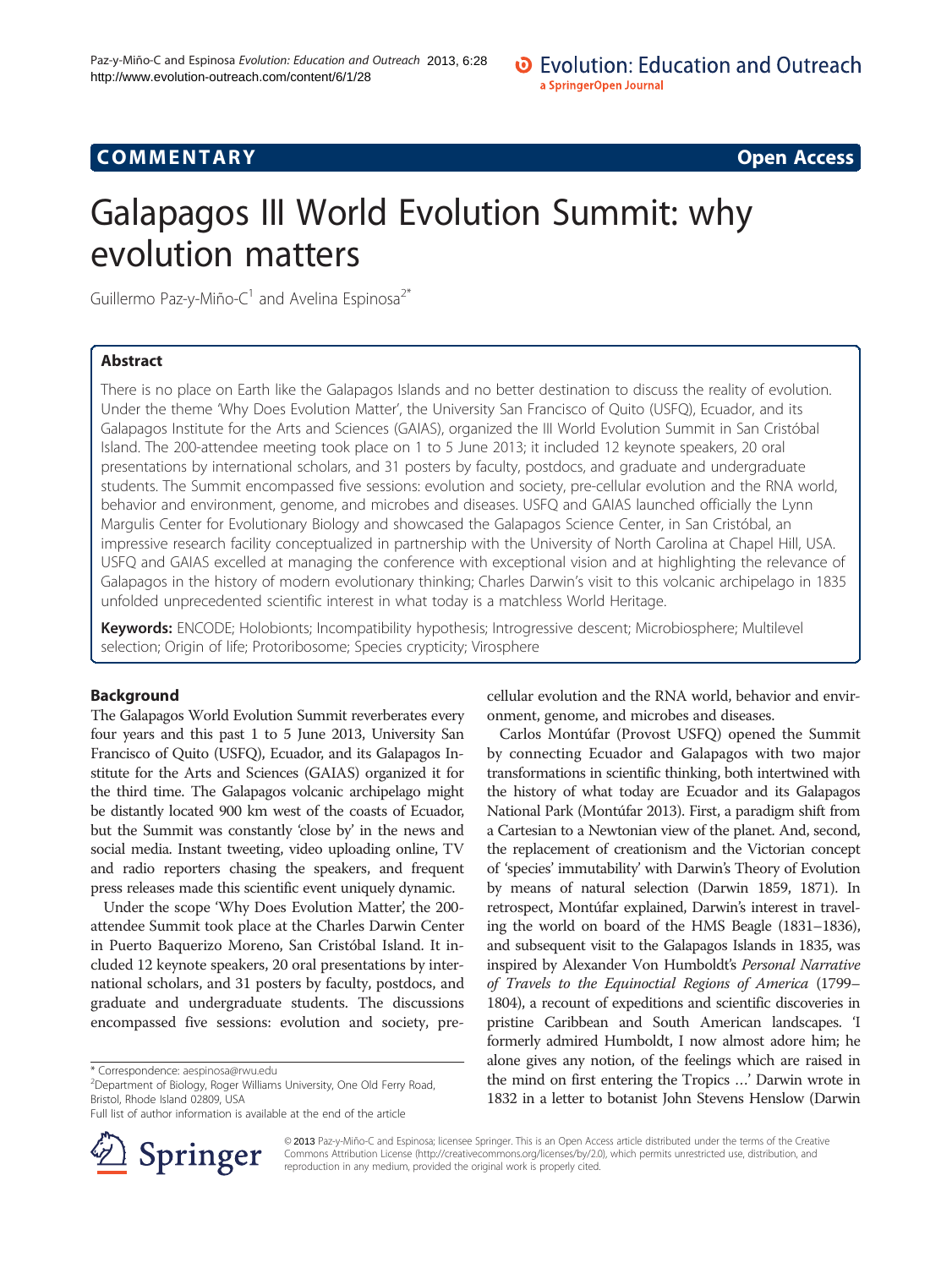Correspondence Project [2013\)](#page-8-0). Fascinatingly, Humboldt's adventurous traveling had been inspired by those of the French geographer Charles Marie de la Condamine who in the 1730 s led the geodesic mission to measure the length of a meridian arc at the equator, in present Ecuadorian Andes, and thus test Issac Newton's postulate that the Earth, due to gravitational forces and its rotation at a stable angle in respect to an orbiting trajectory around the sun, should be an oblate spheroid flattened at the poles. By comparatively measuring the arc at the equator (la Condamine's team) and at the North Pole (another team sponsored as well by the Paris Academy of Sciences), Newton's laws of motion and universal gravitation conceived in his Mathematical Principles of Natural Philosophy (Newton [1687](#page-8-0)) were reconfirmed and the two-centuries ruling model of our planet's elongation at the poles was debunked. But the intertwined history of scientific events continues: the Newtonian proposal was rooted in Nicolaus Copernicus heliocentric hypothesis (= the sun as center of our solar system), confirmed by Galileo Galieli and Johannes Kepler (iconic contributors to astronomy in the 1600 s), prior debunkers of the geocentric, creationist view (= the Earth as center of the universe). A major scientific paradigm shift, indeed! And thus Montúfar linked, with hindsight, Darwin's visit to the Galapagos archipelago with the foundations of modern science, from the Copernican revolution (1500 s) to the Darwinian revolution (1800 s).

## Main text

## The Summit's sessions and keynote addresses Evolution and society

The core discussion about 'why evolution matters' was exemplified by this provocative session on the patterns of low acceptance of evolution worldwide. Guillermo Paz-y-Miño-C (University of Massachusetts Dartmouth, USA) and Avelina Espinosa (Roger Williams University, USA) coauthored the keynote address 'Evolution, Science, Pseudo Science and the Public's Perception of Reality', in which they postulated that the controversy evolution versus creationism (including all its modern forms: theistic evolution, creation science, young-earth creationism, Intelligent Design, BioLogos) is intrinsic to the incompatibility between scientific rationalism/empiricism and the belief in supernatural causation (Paz-y-Miño-C and Espinosa [2013a](#page-8-0), [b\)](#page-8-0). To test the 'incompatibility hypothesis,' these authors have conceptualized a Cartesian landscape where the dependent variable acceptance of evolution is plotted as function of three factors: level of understanding the essence of science, familiarity with the concept of evolution, and personal belief convictions. By scientifically polling human subjects of diverse educational attainment, from highly educated professors to in-the-process-of-acquiringeducation college students, Paz-y-Miño-C and Espinosa ([2013a, b\)](#page-8-0) have demonstrated significant associations: open

acceptance of evolution increased with subject academic level, from college students (63%) to educators of prospective teachers (72%) and to researchers in academia (94%); in all groups (grand total  $n = 1,392$ ), understanding science and evolution were positively correlated (that is those scoring high in understanding science S, on a scale of 0 to 3 points, from least to most, also scored high in familiarity with evolution E, as follows: students  $S = 1.80$  *vs.*  $E = 1.60$ , educators of prospective teachers  $S = 1.98$  *vs.*  $E = 1.77$ , researchers in academia  $S = 2.49$  vs.  $E = 2.49$ ), but level of understanding science or evolution decreased with increasing religiosity R (negative association of variables) and the least educated were the most religious (students  $R = 0.89$ , educators of prospective teachers  $R = 1.31$ , researchers in academia  $R = 0.49$ ; Paz-y-Miño-C and Espinosa [2013a](#page-8-0), [b](#page-8-0)). Interestingly, Paz-y-Miño-C and Espinosa documented that non-religious participants in their studies  $(R = 0.0)$ , who did not possess the academic credentials of the research scholars, have shown levels of understanding the foundations of science and evolution comparable to those of the highly educated professors (that is, atheists, non-believers, and agnostics  $S = 2.34$ ,  $E = 2.41$ ,  $R = 0.0$ , sample  $n = 133$ ) (Paz-y-Miño-C and Espinosa [2013b](#page-8-0)).

Paz-y-Miño-C and Espinosa also expressed concern about the international patterns of acceptance of evolution: only 41% of adults worldwide (24 countries,  $n =$ 18,829) accept evolution, and they do it under the premise that a deity created humans; 31% do not know who to trust in matters of evolution, neither scientists nor spiritualists; and 28% are strict creationists who believe in religious scriptures concerning the origin of our universe and of humans (for example, Genesis: the creation of the universe by God a few thousand years  $ago =$ Young Earth Creationists), and explicitly reject the fact that humans are apes (IPSOS [2011;](#page-8-0) Paz-y-Miño-C and Espinosa [2012, 2013b](#page-8-0)). Geographically, world Christians in six continents (North America 30%; South America 30%; Europe and Great Britain 50%; Asia 30%; Africa 25%; and Australia 30%; data extracted from Wilson [2010](#page-9-0)) accept evolution more than Muslims in Turkey (19-22%), Indonesia (11-16%), Pakistan (14%), Malaysia (12%), and Egypt (8%), except for Kazakhstan (38%) (data extracted from IPSOS [2011](#page-8-0) and Hameed [2008](#page-8-0)). What is crucial to deduce from these international trends, emphasized Paz-y-Miño-C and Espinosa, is that religiosity, all over the world, interferes with acceptance of evolution, and that the negative correlation between religiosity and science/evolution literacy is inherent to the incompatible nature between supernatural causation and empirical reality (Paz-y-Miño-C and Espinosa [2012, 2013b\)](#page-8-0).

#### Pre-cellular evolution and the RNA world

Nobel laureate in Chemistry, 2009, Ada Yonath (Weizmann Institute, Israel), Marie-Christine Maurel (University Pierre-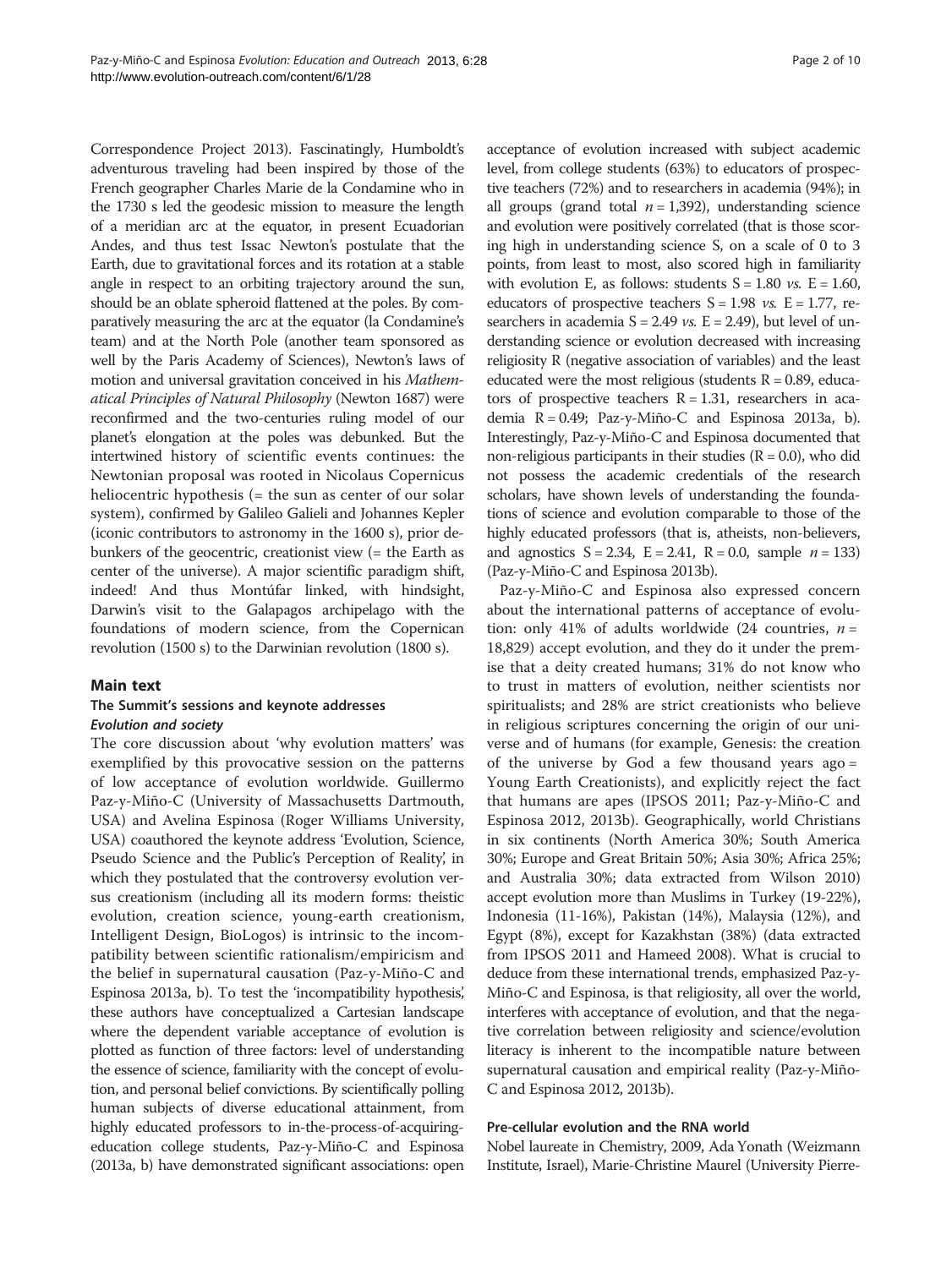and-Marie-Curie, France), and Antonio Lazcano (National Autonomous University of Mexico) offered a brilliant session about the ribonucleic acid (RNA) and the environment in which this molecule probably originated. Indeed, the emergence of an RNA-like entity capable of synthesizing peptides was a significant development prior to the last universal common ancestor of life; Yonath's team has hypothesized the existence of such entity and called it 'protoribosome' (Fox et al. [2012](#page-8-0)). The protoribosome probably possessed a site for peptide bond formation, or 'cavity' (still a highly conserved region in ribosomes of modern archaea, bacteria, and eukarya), and an adjacent passage that evolved into the modern ribosomal exit tunnel, a crucial structure for peptide polymerization. Yonath suggested that when activated amino acids (for example, bound to small RNAs, analogous to modern tRNAs) were in proximity to the 'cavity', attracted by natural polarity, a peptide bond could have formed spontaneously at the 'active site' of the protoribosome. The presence of the peptide in the 'cavity' would have prolonged its chemical stability and lifetime; subsequent addition of amino acids would have increased the overall stability of the oligopeptide formation, a feature favored by selection (Fox et al. [2012\)](#page-8-0). This 'protoribosome and tunnel' hypothesis, therefore, offers an explanation for the emergence of protein synthesis and helps us envision a plausible scenario for the evolution of early stages in the genetic code; its implications for the origin of life are significant.

How would prebiotic chemistry of the ancient world evolve into early biology and the genetic-code/enzymemediated modern life? Marie Christine Maurel explained that the 'RNA world hypothesis' provides the conceptual framework to address this question. Half a century ago, Alexander Rich suggested that archaic self-replicating macromolecules with both encoding and catalyzing properties gave origin to the DNA-to-RNA-to-protein chemistry of today's life (Neveu et al. [2013](#page-8-0)). To test an aspect of this proposal, Maurel's team has experimented with 'ribozymes' (that is, highly conserved ribonucleic acid catalysts discovered in the 1980s which have such dual properties) under extreme conditions of pressure or temperature, which mimic the young Earth's environments, and found high resilience in these RNA-catalysts to such conditions. Since ribozymes occur ubiquitously across taxa, they are relics of ancient biochemistry (Talini et al. [2009](#page-8-0)). Modern ribozymes mediate RNA processing reactions, including synthesis of messenger, transfer, and ribosomal RNAs; the functional component of the ribosome (as discussed by Ada Yonath, above) is, in principle, a ribozyme (a fascinating link between Maurel's and Yonath's keynote addresses). To further connect the modern with the ancient RNA world, Maurel has also exposed RNA-viroids (that is, vestiges of ancient life) to extreme environmental conditions and documented tolerance to variations in pressure and temperature

(Kaddour et al. [2011;](#page-8-0) El-Murr et al. [2012](#page-8-0)); in addition, Maurel has demonstrated that viroids replicate in nonspecific hosts, thus suggesting wide adaptability to dynamic environments and, therefore, potential survivability of RNAs over eons.

Antonio Lazcano also sympathized with the RNA world hypothesis and reviewed comprehensive evidence in its support, emphasizing on the catalytic properties of RNA (that is, ribozymes) and its evolutionary relevance for the origin of protein biosynthesis (for a historical recount leading to the formulation of the RNA world hypothesis see Lazcano [2012](#page-8-0)). Lazcano highlighted that because coenzymes/cofactors (for example, S-adenosyl methionine (SAM), tetrahydrofolate (THF), flavin mononucleotide (FMN), thiamine pyrophosphate (TPP), and adenosylcobalamin (AdoCbl), as well as adenosine tri phosphate (ATP), nicotinamide adenine dinucleotide (NAD), nicotinamide adenine dinucleotide phosphate (NADP), flavin adenine dinucleotide (FAD), and coenzyme A (CoA)) are essential for molecular pathways in which RNA participates, they probably evolved as part of an ancestral RNA-based metabolic apparatus now common to all cells (= metabolic fossils; Reyes-Prieto et al. [2012](#page-8-0)). Prebiotic chemistry, or the 'broth of life', was probably nourished by carbonaceous chondrites (solar system remnants of materials from which Earth formed, some continue to arrive in our planet in meteorites; Cleaves [2010](#page-8-0)), rich in simple amino acids which, if catalyzed, did tend to polymerize in complex three-dimensional structures (today's proteins). Inferentially, Lazcano rooted Yonath's protoribosome and Maurel's ribozymes (above) with the origin of the most rudimentary metabolism (Alifano et al. [1996\)](#page-7-0), and by envisioning the incubation of life by a young Earth, Darwin's writings became relevant again: 'there is grandeur in this view of life… from so simple a beginning endless forms most beautiful and most wonderful have been, and are being, evolved' (Darwin [1859\)](#page-8-0).

#### Behavior and environment

This session included the keynote addresses by Charles Snowdon (University of Wisconsin Madison, USA) and Patricia Parker (University of Missouri St. Louis, USA), a significant presentation by Carlos Valle (USFQ-GAIAS), and a closing keynote address by Forest Rohwer (San Diego State University, USA).

Charles Snowdon opened the behavior talks by examining an old, yet incompletely answered question: why should an individual cooperate to help another? It is intriguing that although natural selection maximizes reproductive success of, mostly, individuals, animals still invest resources to benefit others. Neither kin selection nor strict reciprocity, or punishment to prevent free-riders, seem to adequately characterize human cooperation, which is distinctive among apes. Snowdon proposed that looking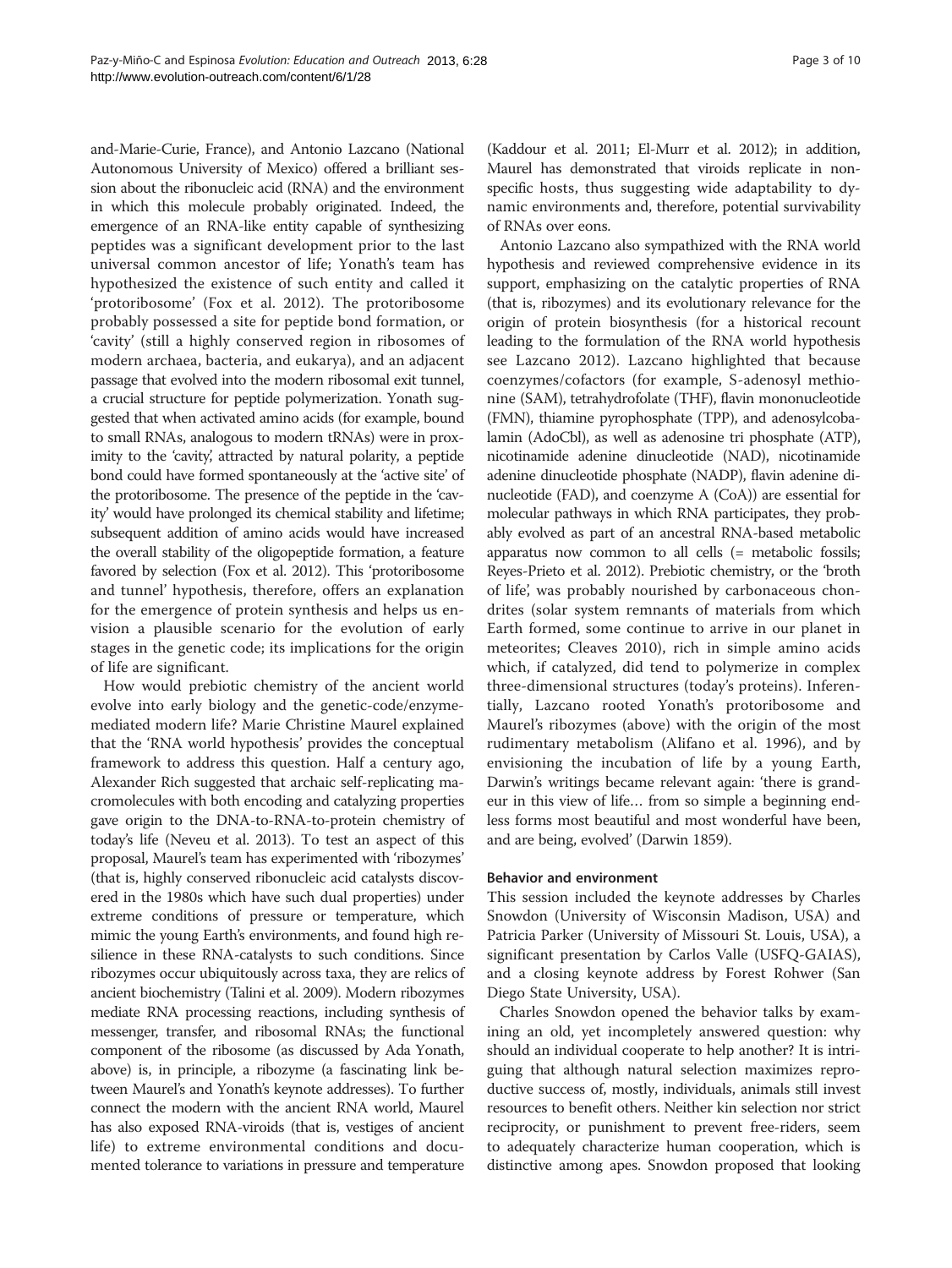at cooperation through converging evolution may be illuminating and, for that, he compared humans (who cooperate to breed) to the cooperative-breeding New World Callitrichid primates (Snowdon and Cronin [2007;](#page-8-0) Cronin et al. [2010](#page-8-0)). Cooperative breeders have the innate predisposition to behave prosocially, which enhances performance in socio-cognitive and problem-solving settings (Cronin et al. [2010\)](#page-8-0). Marmosets and tamarins cooperate remarkably: they coordinate behavior to solve problems, share and donate food, teach to and facilitate social learning among youngsters, have long-lasting memories for social partners, share labor and joint attention to collective tasks. Callitrichids provide rewards to socio-sexual partners (for example, grooming, non-conceptive sexual exchange) more willingly than punishment to minimize free riding, which builds mutual trust. Snowdon highlighted that rather than restricting our attention to mainly apes in search for answers about the origins of human altruism and cooperation, we should also look at the convergent evolution of cooperation in phylogenetically more distant species (that is, cooperative breeding hypothesis; Hrdy [2005\)](#page-8-0); in essence, a plea for proper application of the comparative scientific method.

Patricia Parker discussed the impact of pathogens on the behavior, ecology, and conservation of the endemic avifauna in the Galapagos. Her phylogenetic (ancestry) and phylogeographic (distributional geographic patterns of ancestry) analyses suggest the existence of three categories of pathogens: those that arrived to the islands with their colonizing host(s) and diversified in parallel with it (them), those that switched to other hosts after arrival, and those associated with human colonization, which are of particular conservation concern (Parker and Whiteman [2012](#page-8-0)). Because bird extinctions have been documented in oceanic archipelagos (for example, Hawaii) after the arrival of avian malaria and pox virus (via introduction of domestic animals), Parker alerted that a comparable scenario is conceivable in the Galapagos since geographically long-isolated bird populations are particularly vulnerable to novel pathogens (Parker and Deem [2012\)](#page-8-0). She confirmed the presence of both avian malaria and pox virus in the Galapagos (Levin et al. [2009;](#page-8-0) Deem et al. [2012](#page-8-0)). Her keynote address just got increasingly fascinating. Based on genetic analysis of tissue samples extracted from museum specimens, collected between 1891 and 1906, Parker and collaborators have documented a century of incidence of Avipoxvirus (the avian pox agent) in the Galapagos -an ongoing threat to the local avifauna - and determined that first introduction of the pathogen occurred in the late 1890 s (Parker et al. [2011\)](#page-8-0). The Parker team has characterized, in amazing detail, the patterns of parasite abundance and distribution among iconic Galapagos birds, including: lice and flies infecting doves (Zenaida galapagoensis) and hawks (Buteo galapagoensis) (Whiteman et al. [2007](#page-9-0); Santiago-Alarcon et al. [2008](#page-8-0)); avian malaria in penguins (Spheniscus mendiculus) (Levin et al. [2009\)](#page-8-0); microfilariae in flightless cormorants (Phalacrocorax harrisi) and penguins (Siers et al. [2010](#page-8-0)); as well as lice, haemosporidian parasites, and feather mites in flycatchers (Myiarchus magnirostris) (Sari et al. [2013](#page-8-0)). Parker's talk reminded us that the fragile Galapagos avifauna is facing 'accelerated' exposure to pathogens for which endemic species might not be evolutionarily prepared to respond with innate immunity (Deem et al. [2010;](#page-8-0) Parker and Whiteman [2012](#page-8-0)). By studying the phylogeny and phylogeography of pathogens and their hosts, plus carefully selecting the bird species which coexistence is behaviorally and ecologically intertwined (for example, the Galapagos dove or mockingbird, which colonization to the islands dates back to 2 million years, and the more recent arrival of the Galapagos hawk 200,000 years ago; Parker and Whiteman [2012](#page-8-0)) Parker's studies are of unique basicscience significance and practical conservation value.

Carlos Valle discussed the 'female rule' reproductive strategy in the Galapagos flightless cormorant (Phalacrocorax harrisi), a newly diverged species (2 million years ago within the world's Phalacrocoracidae), which is endemic to the islands and of singular morphology, behavior, and breeding system (Kennedy et al. [2009](#page-8-0)). Females lead courtship behavior, actively compete for mates, regulate time of their own desertion as mates, and copulate with consecutive partners (Valle [2009, 2013\)](#page-9-0). Such facultative sequential polyandry and synchronization of desertion allow females to reduce brood-size to a single young, opportunity for re-mating, and increase chances for renesting (Valle [2009\)](#page-9-0). Why do males not desert? Theoretically, male desertion could be constrained by malebased sex ratio, male-nest territoriality, asymmetry in the time males or females regain reproductive state, plus males could increase fitness by opportunistically inseminating females prior to their departure (Valle [2009](#page-9-0)). But Valle explained that unique features characterize the Galapagos cormorant reproduction: males, who are 40% larger than females, are better food providers and can feed single-young broods even when food is limited, a trait that entraps them in a 'cruel bind' (Trivers [1972](#page-8-0)) to caring alone for the young while the female opportunistically deserts (Valle [2013](#page-9-0)). However, female desertion, which appears also facultative (influenced by but not restricted to resources abundance), occurs when chicks reach at least 2.5 months of age; thus females have evolved mechanisms to assess optimal opportunities for desertion (that is offspring size and development, minimized threat to nests by predators when offspring approach independence) without compromising their own fitness (Valle [2009](#page-9-0), [2013](#page-9-0)). Valle concluded that the evolution of this singular breeding system in the Galapagos flightless cormorant is likely the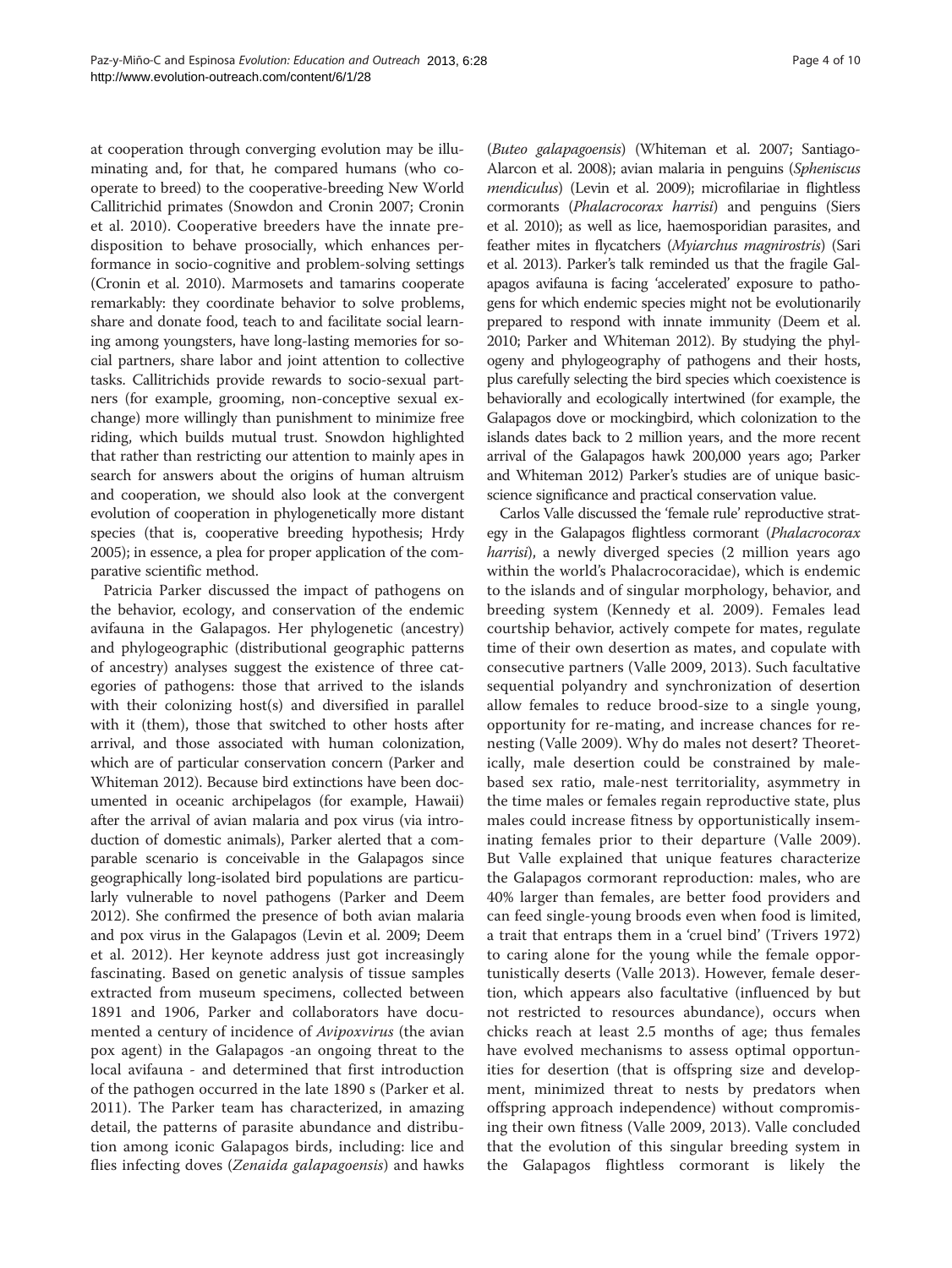consequence of multiple life-history factors closely associated with drastic environmental change (that is, cyclic El Niño events; Valle [2009\)](#page-9-0).

To close the behavior and environment session, Forest Rohwer discussed the captivating complexity of coral reef holobionts (that is, ecological units composed of macro-organisms and the viruses, microbes, and protists living in them) and reviewed the 'for' and 'against' arguments supporting the 'hologenome hypothesis', which proposes that ecological holobionts can be selected as units. Holobionts are 'invisible' players which shape benthic competition on coral reefs; because their viruses and micro-organisms change rapidly in response to perturbation, understanding holobiont ecology and evolution is vital for reef conservation and restoration (Vega Thurber et al. [2009;](#page-9-0) Barott and Rohwer [2012](#page-7-0)). Microbial associations of the holobiont facilitate fixation of nutrients or protect their coral or algae hosts from pathogens by secreting antibiotic compounds, which also allows them to compete for substrate (Rohwer and Vega Thurber [2009](#page-8-0); Barott et al. [2011;](#page-7-0) Barott and Rohwer [2012\)](#page-7-0). Rohwer and collaborators have postulated that by manipulating microbes and other viral communities, algal holobionts can overgrow corals via, ultimately, viral ma-nipulation (Rohwer and Vega Thurber [2009;](#page-8-0) Vega Thurber et al. [2009\)](#page-9-0). Algal and coral holobionts crawl over each other in competition for space, thus creating a physical and retro-feeding chemical microenvironment of high complexity, where algae can persist through opportunistic infection and/or by inducing hypoxia that suffocates the coral holobiont (Barott and Rohwer [2012\)](#page-7-0). Because overfishing and human-induced eutrophication promote algal proliferation, coral communities can retreat and significant biodiversity be lost (Barott et al. [2012\)](#page-7-0). Thus, selection favoring algae, or corals depending on the circumstances, can carry with it entire holobionts (that is, hologenome hypothesis, above). According to Rohwer, it is reasonable to view life as a 'viral incubator'. Viruses are the 'winners in the game of life' since there are more viruses on Earth than cellular organisms, plus viruses encode most of the genetic diversity/information. Paradoxically, ecological and evolutionary concepts continue to be postulated ignoring the 'virosphere' (Rohwer and Barott [2013\)](#page-8-0). Only Rohwer could have said it so metaphorically and so truthfully.

### Genome

Roderic Guigó (University of Pompeu, Spain; member of the Encyclopedia of DNA Elements project, ENCODE) and Rasmus Nielsen (University of California Berkeley, USA) talked about the technological cutting-edge strategies to study the human genome (Guigó) and specific adaptations of humans to harsh environments in the context of sampling genetic variation (Nielsen).

Roderic Guigó's fundamental premise when discussing the genome was that because cell biochemical regulation relies ultimately on the synthesis, processing, transport, modification, and translation of RNA, cataloguing all possible 'phenotypic' expressions of RNA is indispensable for understanding the 'landscape of transcription in human cells' (Djebali et al. [2012\)](#page-8-0). The Encyclopedia of DNA Elements project (ENCODE [2013\)](#page-8-0), in which Guigó is involved, has used Massively Parallel Sequencing Instruments (that is, large scale, miniaturized, and robotics-based nucleotide sequencing in multiple layers of DNA, also called next generation sequencing NGS) to unravel that 75% of the genome can be transcribed and that genes are interlaced with overlapping RNA transcripts (Ecker [2012](#page-8-0)). Thus the old idea of 'junk DNA', or non-coding DNA sequences retained as evolutionary 'relics' within the genome, is essentially wrong; in fact, the vast majority of the DNA seems to be transcribed into diverse functional RNAs of catalytic properties that, although do not translate into proteins (that is, non-protein coding RNAs or ncRNAs), are essential for epigenetic gene expression and regulation (Derrien et al. [2012\)](#page-8-0). Guigó prompted for a redefinition of the concept of a gene and to rethink about what constitutes the minimum unit of heredity; his team of 85 collaborators and coauthors have proposed that '… a transcript be considered as the basic atomic unit of inheritance, therefore '... the term gene would then denote a higher-order concept intended to capture all those transcripts (eventually divorced from their genomic locations) that contribute to a given phenotypic trait' (Djebali et al. [2012](#page-8-0)). In closing, Guigó explained that some of these ncRNAs, that is, the long LncRNAs, have been implicated in cancer and neurodegeneration, highlighting their importance for human health (Derrien et al. [2012](#page-8-0)). Guigó's keynote address was illuminating, profound.

Rasmus Nielsen introduced his keynote address to the molecular footprints of human adaptations by reminding us that modern Homo populations have settled in environments that differ from those in which our African ancestors evolved. Cold seasonal latitudes and high altitude have shaped characteristically our current genetic diversity. Nielsen and collaborators are studying the convergent adaptations to intermediate-to-high altitude and low-oxygen atmospheric concentration (hypoxia) among Ethiopians (1,800-3,500 m), Tibetans and Andean natives (both up to 4,000 m) (Yi et al. [2010](#page-9-0); Huerta-Sánchez et al. [2013\)](#page-8-0). These three phenotypes vary distinctively across correlated traits: hemoglobin concentration, oxygen saturation in the blood, and gene involvement in Hypoxia-inducible Factors (HIF) pathway (Huerta-Sánchez et al. [2013\)](#page-8-0). In respect to each other's phenotypes, Ethiopians have elevated hemoglobin levels, Tibetans low, and Andeans high (Scheinfeldt et al. [2012;](#page-8-0) Bigham et al. [2013\)](#page-7-0). Arterial oxygen saturation is high among Ethiopians, low in Tibetans, and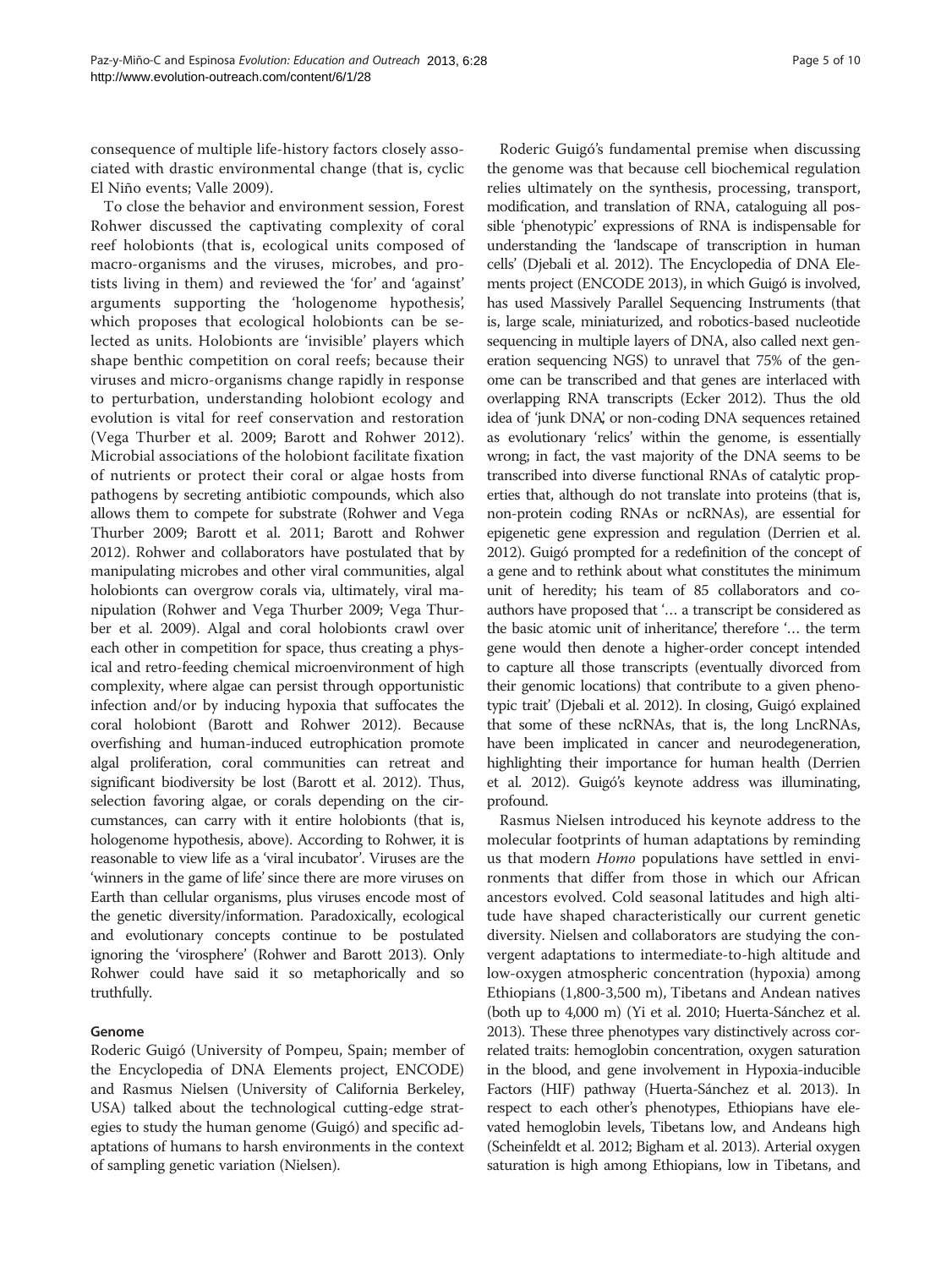high in Andeans (Beall [2006](#page-7-0)). Ethiopians have one gene (BHLHE41) involved in the HIF pathway which has been positively selected to cope with high altitude, Tibetans have two (EPAS1, EGLN1), and Andeans have one (EGLN1) (Huerta-Sánchez et al. [2013\)](#page-8-0). Natural selection has favored the convergent arrival at three idiosyncratic responses to hypoxia and high altitudes within a commonly shared and ancestral HIF pathway, an amazing example of 'evolution at work' among modern humans.

## Microbes and diseases

In this mosaic-of-topics session, speakers explored lineage differentiation in unicellular eukaryotes (protists), bacterial adaptive radiation and colonization of new hostenvironments, the ecology and evolution of infectious diseases, and antibiotic resistance. Avelina Espinosa (affiliation above), Guillermo Paz-y-Miño-C (affiliation above), Paul Keim (Northern Arizona University, USA), and Fernando Baquero (Ramón and Cajal University Hospital, Spain) presented keynote addresses.

Espinosa and Paz-y-Miño-C examined the difficulty in discerning phylogenetic relations among unicellular eukaryotes, which evolution entails vertical inheritance of the genome combined with persistent horizontal gene transfer (HGT) across taxa (Paz-y-Miño-C and Espinosa [2010](#page-8-0)). Relying on microscopic behavioral analysis, color tagging of individual cells, and pair-mix-culturing Entamoeba varieties, Espinosa and Paz-y-Miño-C have brought clarity into the old problem of crypticity in Entamoeba lineages of diverse natural histories, that is, free-living/opportunistics (E. moshkovski Laredo), commensals (E. moshkovski snake), or parasitic (E. invadens IP-1, E. invadens VK-1: NS, E. terrapinae, E. histolytica) (Espinosa and Paz-y-Miño-C [2012\)](#page-8-0). Indeed, in their lineage-discrimination laboratory experiments, clusters of trophozoites from each Entamoeba aggregated at a distinctive rate, density of cells per cluster, and distance among clusters. Even when grown in mixed Entamoeba cultures (of similar or distinctive natural histories, above), trophozoites aggregated only with members of their own lineage, which is a remarkable discrimination ability at the protist level (Espinosa and Paz-y-Miño-C [2012\)](#page-8-0). Espinosa and Paz-y-Miño-C emphasized that unraveling phylogenetic relations among unicellular eukaryotes, often confounded by HGT, extinctions or highly variable genetic distances, helps us understand the environmental complexity in which vast unicellular diversity originated. Their studies linking behavior with lineage ancestry in protists are particularly important at times when prevalent large-scale molecular sampling of Earth's life continues to unmask new organisms, which behavioral diversity - hidden in 'crypticity' - continues undervalued.

Paul Keim used the example of the bacteria Yersinia pestis (plague) to discuss 'high fitness' in pathogens. Highly fit, clonal populations of Yersinia can emerge from cryptic varieties, cause outbreaks by colonizing hosts rapidly, and fade away. Historic plague pandemics of the 6th, 14th, and 19th centuries have decimated human settlements in North Africa, Europe, Asia, and Western North America (Keim and Wagner [2009;](#page-8-0) Byrne [2012](#page-8-0)). Although contemporary outbreaks are rare due to advances in public health and modern medicine, Yersinia infestations can still be studied in non-human hosts, useful models for understanding fluctuations between 'quiescent phases' of the pathogen and 'flare outbursts' (Salkeld et al. [2010](#page-8-0)). Keim and collaborators have an eco-evolutionary approach to examining 'the plague' in Gunnison's prairie dogs (Cynomys gunnisoni) (Friggens et al. [2010](#page-8-0); Busch et al. [2011\)](#page-7-0). They have proposed that prairie-dog burrows act as sites for seasonal flea proliferation and exchange among all burrow occupants, thus inducing peak transmissions of Yersinia (Friggens et al. [2010](#page-8-0)). Significant surge in flea abundance and prevalence has been documented during plague episodes (Friggens et al. [2010](#page-8-0)). Interestingly, Keim's team has documented differential immune response to Yersinia in a single population of prairie dogs in Aubrey Valley (Arizona), apparently unaffected by the bacteria (Busch et al. [2011](#page-7-0)). In summary, since Yersinia can invade multiple hosts (for example, humans, prairie dogs of various species, ground squirrels, mice; Friggens et al. [2010;](#page-8-0) Salkeld et al. [2010](#page-8-0)), its cryptic varieties can remain unnoticed for prolonged periods of time and emerge virulently at critical thresholds of alternate-host and flea abundance, or when the environment changes (particularly temperature), or the host's immune system is compromised/unresponsive, or when still unknown - multiple ecological variables interact (Salkeld et al. [2010;](#page-8-0) Williams et al. [2013\)](#page-9-0).

Fernando Baquero closed the keynote addresses with a discussion on multi-level selection in the 'microbiosphere' as consequence of exposure to human-made antibiotics. In nature, antibiotics act as cell-to-cell communication signals involved in regulation of gene expression, virulence and bacterial recruitment (quorum sensing), and biofilm formation (Bernier and Surette [2013](#page-7-0); Sengupta et al. [2013](#page-8-0)). Resistance to antibiotics is a cellular response to restore the natural integrity of these communication networks via the emergence of antibiotic-resistance genes (Baquero et al. [2013](#page-7-0)). Baquero and collaborators have proposed that, during the development of the resistance, multiple interconnected units interact (that is, genes, integrons, transposons, plasmids, cells, communities and microbionts, hosts), each acting as a 'self-interested' entity, which benefits from the next 'higher-hierarchical unit' (Baquero et al. [2013\)](#page-7-0). Baquero's team has rationalized over the concept of 'introgressive descent' to propose that the genetic material of an evolutionary unit propagates into different hosts (hierarchical units) and is replicated within them (Bapteste et al. [2012\)](#page-7-0). Thus, the evolution of antibiotic resistance occurs in the context of inter/among unit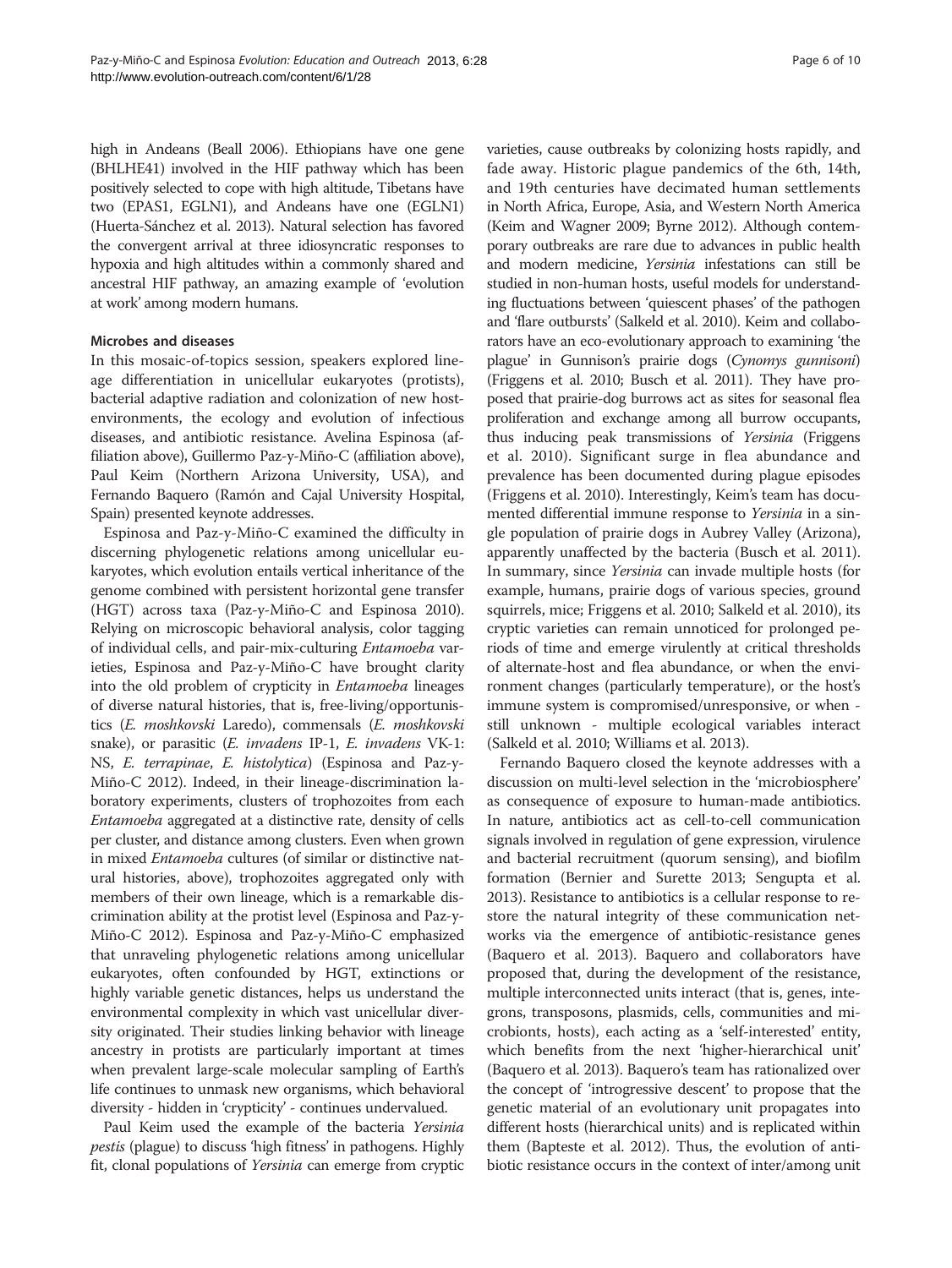interactions (that is, levels of the microbiosphere). This view differs from the classical 'vertical descent' perspective where the genetic material replicates inside its own lineage. Because antibiotics influence the natural stability of the units within the hierarchy (above), they can leave up-down and down-up molecular traces of evolutionary change, which are detectable via bioinformatics analyses (Bapteste et al. [2012\)](#page-7-0). Recognition of these evolutionary multi-level bonds can expand our understanding of biological complexity beyond the usual genealogical scope (for example, the origin and evolution of novelties, such as resistance to antibiotics, or the emergence of new lineages via adaptive radiation; Bapteste et al. [2012](#page-7-0); Baquero et al. [2013](#page-7-0)).

#### Posters

The Summit's 31 posters encouraged feedback among authors and promoted networking 'Galapagos style', with lively dialog and beyond 250 attendees. The presentations belonged to identifiable themes: biodiversity, species formation and genetic diversity  $(n = 8)$ , behavior and ecology  $(n = 5)$ , conservation and management  $(N = 4)$ , evolution of morphology ( $n = 3$ ), infectious diseases ( $n = 3$ ), paleontology and the fossil record  $(n = 2)$ , cell and molecular biology ( $n = 2$ ), systematics ( $n = 2$ ), developmental biology ( $n = 1$ ), and history of evolution ( $n = 1$ ).

Several of these posters were singularly interesting (see University San Francisco of Quito [2013](#page-8-0)):

- Through mtDNA barcode analysis, D. Escobar-Camacho, R. Barriga, and S. Ron (Pontifical Catholic University of Ecuador and the National Polytechnic School, Ecuador) reported both vast species diversity of Characiform fishes in the Yasuní National Park (Amazon) and frequent crypticity among apparently similar species, thus suggesting complex ecological dynamics in lineage formation and evolution;
- G. Rivas-Torres, B. Loiselle, L. Flury, and D. Rueda (University of Florida, USA, and Galapagos National Park) warned us about pervasive alteration of native Scalesia forests in the Galapagos as consequence of introduced Cedrela trees, which act as 'key' modifiers in species recruitment, favoring nonnative plant assemblages over native flora;
- R. González-Florian and J. Muñoz-Durán (National University of Colombia) modeled ecological scenarios of social versus solitary carnivores and identified that reproductive suppression, a behavioral feature of social canids, can lead to low effective population size and explain why social carnivores are particularly prone to extinction;
- S. Barrera, V. Barragán, and G. Trueba (USFQ) reported comparable antibiotic resistance in samples of Escherichia coli isolated from both humans and Galapagos sea lions (Zalophus californianus)

possibly due to colonization, by human E. coli, of the sea lion gut, and/or horizontal gene transfer of the resistance, the findings seem restricted to areas where human settlements co-occur with sea lions, possibly linked to sewage disposal into the sea;

- M. Kemp and E. Hadly (Stanford University, USA) used Quaternary fossil record to infer spatiotemporal colonization and/or extinction events of Anole lizards in the Caribbean island of Anguilla, hence contributing to the understanding of Anguilla's past Anole biogeography;
- S. Gutiérrez and F. Brown (University of Los Andes, Colombia, and Smithsonian Tropical Research Institute, Panama) reported the phylogenetic emergence of coloniality in the tunicate order Stolidobranchia where most basal taxa in a phylogram were solitary, whereas the terminal genera Symplegma, Botryllus, and Botrylloides included species with different degrees of aggregation, interdependence of individuals, viviparity, and 'intermediate forms', thus proposing gradual and recent evolution of coloniality in Stolidobranchia;
- N. Bizzo and P. Sano (University of Sao Paulo, Brazil) uncovered passages from historic documents authored by the Italian geologist Giambattista Brocchi, who in 1817 had already questioned the idea of species stability and proposed their change over time; Bizzo and Sano also emphasized that concepts such as species transformations and transmutations had been discussed by Gregor Mendel in papers of 1866 to 1869, reminding us that pre- and co-Darwinian naturalists did address the notion of species mutability in the early to mid-19th century.

## The Lynn Margulis Center for Evolutionary Biology

The Summit was also about launching the Lynn Margulis Center for Evolutionary Biology (LMCEB), affiliated with USFQ, in celebration of a genuine seeker of nature's deep mysteries. Margulis (1938–2011) provoked fascinating controversies over the origin and evolution of cells, their nuclei and organelles, via symbiotic relationships among ancient life forms that apparently merged during the Earth's early past (Sagan [1967](#page-8-0); Margulis [1970](#page-8-0), [1981\)](#page-8-0). Margulis coproposed the hypothesis of GAIA (no relation to GAIAS) which suggested that the complex associations of all organisms in the planet engender a homeostatic balance, a harmonic coexistence responsible for life's perpetuity over eons (Lovelock and Margulis [1974](#page-8-0)). Lynn lived by this principle of fruitful association and influenced the academic careers of hundreds of naturalists; she was best friend to many, perhaps to most.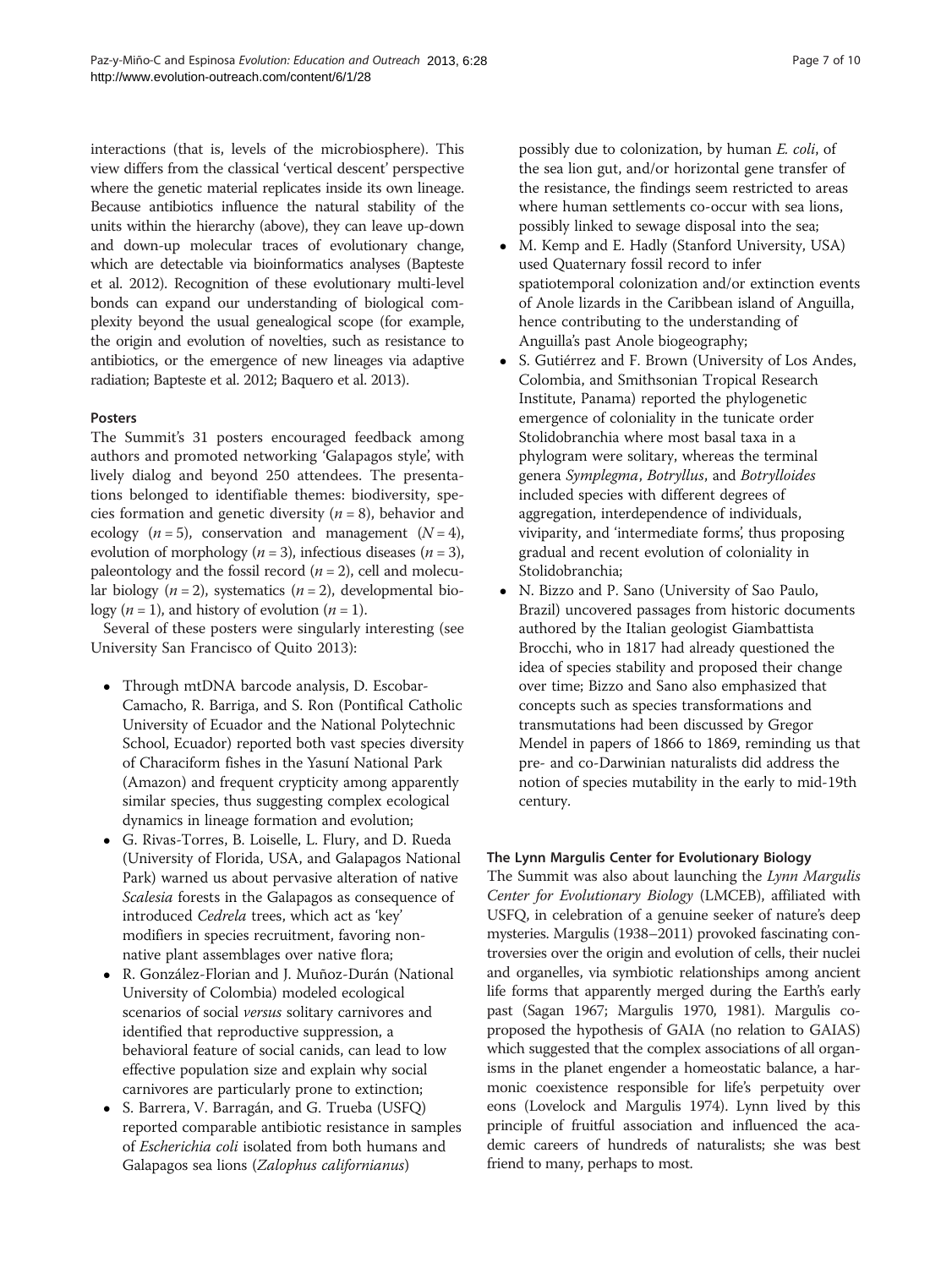<span id="page-7-0"></span>Carlos Montúfar, as Provost of USFQ, and Diego Quiroga, as Director of GAIAS, expressed their support to Antonio Lazcano (affiliation above) as president of the LMCEB. Lazcano indicated to envision the Center as a recruiter of international researchers in evolution, particularly from Latin America around a potential Latin American Society for Evolution - an initiative long awaiting realization - and as a promoter of evolution literacy among all audiences. A historic board meeting of the LMCEB took place the evening of 2 June at the brand new Galapagos Science Center facilities just built by USFQ-GAIAS in partnership with the University of North Carolina at Chapel Hill, USA. These laboratories shall attract scientific proposals from all latitudes and USFQ anticipates that the LMCEB shall sponsor research and educational events not only in the USFQ's Galapagos campus but also at its Tiputini Field Station in the Amazon, hence offering research teams and educators two fantastic destinations for evolution-related work.

### Discussion and conclusion

Why does evolution matter? It does because it is true, scientifically conceptualized around testable hypotheses. The concept of evolution offers us the only naturalistic explanation about the origin of life, its diversification, and the phenomena resulting from the interaction between life and the environment (Paz-y-Miño-C and Espinosa [2011\)](#page-8-0). We have rationalized that: 'The phenomenon of evolution is ongoing … [it precedes in billions of years the discovery of its reality]… and it shall continue, with comparable magnitude, in time and space. The concept of evolution is about the occurrence of evolution (i.e., the aggregation of matter, the emergence of organic compounds from simpler molecules, the formation of selfreplicating macro-molecules, the encasing of chemical reactions within the boundaries of lipid-layered membranes, the formation of cells and their reproduction and differentiation, and the diversification of uni- and multicellular life) and it helps us understand and represent cognitively - via mental symbolism and abstraction - the reality of evolution. Our understanding of evolution improves with new discoveries, but the reality of evolution continues to exist regardless of our awareness and level of understanding of it' (Paz-y-Miño-C and Espinosa [2011\)](#page-8-0).

The fabulous III World Evolution Summit organized by USFQ and GAIAS was a joyful celebration of evolution's reality, a festivity that we must keep effervescent - if possible for eons - in the magnificent Galapagos Islands.

#### Abbreviations

AdoCbl: Adenosylcobalamin; ATP: Adenosine tri phosphate; BHLHE41: Basic helix-loop-helix family member e41 (gene); BioLogos: Creationist proposal which goal is to merge Christianity with science; CoA: Coenzyme A; DNA: Deoxyribonucleic acid; EGLN1: Egl nine homolog 1 (gene); ENCODE: Encyclopedia of DNA Elements project; EPAS1: Endothelial PAS domain protein 1 (gene); FAD: Flavin adenine dinucleotide; FMN: Flavin

mononucleotide; GAIA: Personification of Earth in ancient Greece; GAIAS: Galapagos Institute for the Arts and Sciences; HGT: Horizontal gene transfer; HIF: Hypoxia-inducible factors pathway; LncRNA: Long non-coding ribonucleic acid; LMCEB: Lynn Margulis Center for Evolutionary Biology; mtDNA: Mitochondrial deoxyribonucleic acid; NAD: Nicotinamide adenine dinucleotide; NADP: Nicotinamide adenine dinucleotide phosphate; ncRNA: non-protein coding ribonucleic acid; RNA: Ribonucleic acid; SAM: S-adenosyl methionine; THF: Tetrahydrofolate; TPP: Thiamine pyrophosphate; tRNA: Transfer ribonucleic acid; USFQ: University San Francisco of Quito.

#### Competing interests

The authors declare that they have no competing interests.

#### Authors' contributions

Authors contributed equally to the conceptualization of the manuscript, literature search, review of articles, and preparation of all versions of the manuscript. Both authors co-wrote, read, and approved the manuscript.

#### Acknowledgments

We thank USFQ and GAIAS for inviting us to participate as keynote speakers at the III World Evolution Summit; Carlos Montúfar, Diego Quiroga, Gabriel Trueba, Verónica Barragán, Patricia Sierra, Carlos Valle, Lourdes Torres, Stella de la Torre, and Paula Córdova organized and hosted the event brilliantly. G Paz-y-Miño-C is supported by the UMassD Office of Faculty Development (Innovation in Teaching Awards AY0910, Undergraduate Research Grants F09) and A Espinosa by NIH grant 8P20GM103430-13. Paz-y-Miño-C and Espinosa are sponsored by New England Science Public and the Roger Williams University's Center for the Public Understanding of Science.

#### Author details

<sup>1</sup>Department of Biology, University of Massachusetts Dartmouth, 285 Old Westport Road, North Dartmouth, Massachusetts 02747-2300, USA. <sup>2</sup> Department of Biology, Roger Williams University, One Old Ferry Road, Bristol, Rhode Island 02809, USA.

#### Received: 1 August 2013 Accepted: 9 September 2013 Published: 24 Sep 2013

#### References

- Alifano, P, Fani, R, Liò, P, Lazcano, A, Bazzicalupo, M, Carlomagno, MS, & Bruni, CB (1996). Histidine biosynthetic pathway and genes: structure, regulation, and evolution. Microbiological Reviews, 60(1), 44–69.
- Bapteste, E, Lopez, P, Bourchard, F, Baquero, F, McInerney, JO, & Burian, RM (2012). Evolutionary analyses of non-genealogical bonds produced by introgressive descent. Proceedings of the National Academy of Sciences US, 109(45), 18266–18272.
- Baquero, F, Tedim, AP, & Coque, TM (2013). Antibiotic resistance shaping multilevel population biology of bacteria. Frontiers in Microbiology, 4(15), . doi:10.3389/fmicb.2013.00015.
- Barott, KL, & Rohwer, FL (2012). Unseen players shape benthic competition on coral reefs. Trends in Microbiology, 20(12), 621–628.
- Barott, KL, Rodriguez-Brito, B, Janouškovec, J, Marhaver, KL, Smith, JE, Keeling, P, & Rohwer, FL (2011). Microbial diversity associated with four functional groups of benthic reef algae and the reef-building coral Montastraea annularis. Environmental Microbiology, 13(5), 1192–1204.
- Barott, KL, Rodriguez-Muller, B, Youle, M, Marhaver, KL, Vermeij, MJA, Smith, JE, & Rohwer, FL (2012). Microbial to reef scale interactions between the reefbuilding coral Montastrae annularis and benthic algae. Proceedings of the Royal Society B, 279(1733), 1655–1664.
- Beall, CM (2006). Andean, Tibetan, and Ethiopian patterns of adaptation to highaltitude hypoxia. Integrative Comparative Biology, 46(1), 18–24.
- Bernier, SP, & Surette, MG (2013). Concentration-dependent activity of antibiotics in natural environments. Frontiers in Microbiology, 4(20), doi:10.3389/ fmicb.2013.00020.
- Bigham, AW, Wilson, MJ, Julian, CG, Kiyamu, M, Vargas, E, Leon-Velarde, F, Rivera-Chira, M, Rodriquez, C, Browne, VA, Parra, E, Brutsaert, TD, Moore, LG, & Shriver, MD (2013). Andean and Tibetan patterns of adaptation to high altitude. American Journal of Human Biology, 25(2), 190–197.
- Busch, JD, Van Andel, R, Cordova, J, Colman, RE, Keim, P, Rocke, TE, Leid, JG, Van Pelt, WE, & Wagner, DM (2011). Population differences in host immune factors may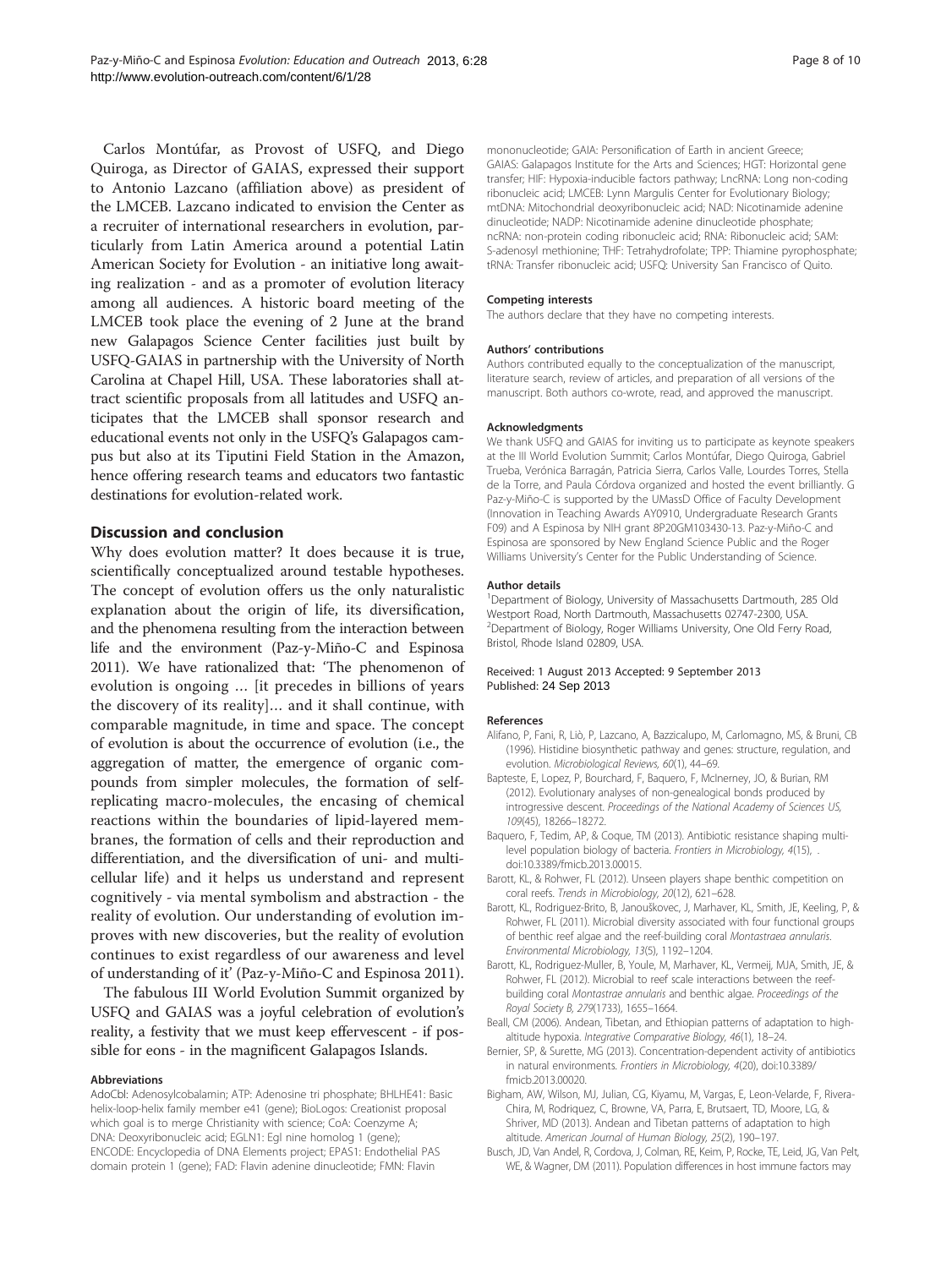<span id="page-8-0"></span>influence survival of Gunnison's prairie dogs (Cynomys gunnisoni) during plague outbreaks. Journal of Wildlife Diseases, 47(4), 968–973.

- Byrne, JP (2012). Encyclopedia of the black death. Santa Barbara, CA: ABC-CLIO LLC. Cleaves, HJ (2010). The origin of the biologically coded amino acids. Journal of Theoretical Biology, 263(4), 490–498.
- Cronin, KA, Schroeder, KKE, & Snowdon, CT (2010). Prosocial behaviour emerges independent of reciprocity in cottontop tamarins. Proceedings of the Royal Society B, 277(1701), 3845–3851.
- Darwin, C (1859). On the origin of species by means of natural selection, or the preservation of favoured races in the struggle for life (1st ed.). London: John Murray.
- Darwin, C (1871). The descent of man, and selection in relation to sex (1st ed.). London: John Murray.
- Darwin Correspondence Project (2013). CR Darwin letter to JS Henslow, May 18, 1832. [http://www.darwinproject.ac.uk/letter/entry-171.](http://www.darwinproject.ac.uk/letter/entry-171) Accessed 18 July 2013.
- Deem, SL, Blake, S, Miller, RE, & Parker, PG (2010). Unnatural selection in Galapagos: the role of disease in Darwin's finches (Geospizinae). Galapagos Research, 67, 62–64.
- Deem, SL, Cruz, MB, Higashiguchi, JM, & Parker, PG (2012). Diseases of poultry and endemic birds in Galapagos: implications for the reintroduction of native species. Animal Conservation, 15(1), 73–82.
- Derrien, T, Guigó, R, & Johnson, R (2012). The long non-coding RNAs: a new (p)layer in the "dark matter". Frontiers in Genetics, 2(107), doi:10.3389/fgene.2011.00107.
- Djebali, S, Davis, CA, Merkel, A, Dobin, A, Lassmann, T, Mortazavi, A, Tanzer, A, Lagarde, J, Lin, W, Schlesinger, F, Xue, C, Marinov, GK, Khatun, J, Williams, BA, Zaleski, C, Rozowsky, J, Röder, M, Kokocinski, F, Abdelhamid, RF, Alioto, T, Antoshechkin, I, Baer, MT, Bar, NS, Batut, P, Bell, K, Bell, I, Chakrabortty, S, Chen, X, Chrast, J, Curado, J, et al (2012). Landscape of transcription in human cells. Nature, 489(7414), 101–108.

Ecker, JR (2012). ENCODE explained. Nature, 489(7414), 52–53.

- El-Murr, N, Maurel, MC, Rihova, M, Vergne, J, Hervé, G, Kato, M, & Kawamura, K (2012). Behavior of a hammerhead ribozyme in aqueous solution at medium to high temperatures. Naturwissenschaften, 99(9), 731–738.
- ENCODE (2013). Encyclopedia of DNA elements. [http://www.nature.com/encode/](http://www.nature.com/encode/#/threads) [#/threads](http://www.nature.com/encode/#/threads). Accessed 18 July 2013.
- Espinosa, A, & Paz-y-Miño-C, G (2012). Discrimination, crypticity and incipient taxa in Entamoeba. Journal of Eukaryotic Microbiology, 59(2), 105–110.

Fox, GE, Tran, Q, & Yonath, A (2012). An exit cavity was crucial to the polymerase activity on the early ribosome. Astrobiology, 12(1), 57–60.

Friggens, MM, Parmenter, RR, Boyden, M, Ford, PL, Gage, K, & Keim, P (2010). Flea abundance, diversity, and plague in Gunnison's prairie dogs (Cynomys gunnisoni) and their burrows in montane grasslands in northern New Mexico. Journal of Wildlife Diseases, 46(2), 356–367.

Hameed, S (2008). Bracing for Islamic creationism. Science, 322(5908), 1637–1638. Hrdy, SB (2005). Evolutionary context of human development: the cooperative breeding model. In CS Carter, L Ahnert, KK Grossmann, SB Hrdy, ME Lamb, SW Porges, & N Sachser (Eds.), Attachment and bonding: a new synthesis, from the 92nd Dahlem workshop report (pp. 9–32). Cambridge, MA: Massachusetts Institute of Technology Press.

Huerta-Sánchez, E, Degiorgio, M, Pagani, L, Tarekegn, A, Ekong, R, Antao, T, Cardona, A, Montgomery, HE, Cavalleri, GL, Robbins, PA, Weale, ME, Bradman, N, Bekele, E, Kivisild, T, Tyler-Smith, C, & Nielsen, R (2013). Genetic signatures reveal high-altitude adaptation in a set of Ethiopian populations. Molecular Biology and Evolution, 30(8), 1877–1888.

IPSOS (2011). Supreme being, the afterlife, and evolution. [http://www.ipsos-na.com/](http://www.ipsos-na.com/news-polls/pressrelease.aspx?id=5217) [news-polls/pressrelease.aspx?id=5217](http://www.ipsos-na.com/news-polls/pressrelease.aspx?id=5217). Accessed 18 July 2013.

Kaddour, H, Vergne, J, Hervé, G, & Maurel, MC (2011). High-pressure analysis of a hammerhead ribozyme from Chrysanthemum chlirotic mottle viroid reveals two different populations of self-cleaving molecule. The FEBS Journal, 278(19), 3739–3747.

- Keim, PS, & Wagner, DM (2009). Humans and evolutionary and ecological forces shaped the phylogeography of recently emerged diseases. Nature Reviews, 7(11), 813–821.
- Kennedy, M, Valle, CA, & Spencer, HG (2009). The phylogenetic position of the Galápagos Cormorant. Molecular Phylogenetics and Evolution, 53(1), 94–98.

Lazcano, A (2012). The biochemical roots of the RNA world: from zymonucleic acid to ribozymes. History and Philosophy of Life Sciences, 34(3), 407–424.

Levin, II, Outlaw, DC, Vargas, FH, & Parker, PG (2009). Plasmodium blood parasite found in endangered Galapagos penguins (Spheniscus mendiculus). Biological Conservation, 142(12), 3191–3195.

Lovelock, JE, & Margulis, L (1974). Atmospheric homeostasis by and for the biosphere: the Gaia hypothesis. Tellus, 26(1), 2–10.

Margulis, L (1970). Origin of eukaryotic cells. New Haven, CT: Yale University Press.

- Margulis, L (1981). Symbiosis in cell evolution. New York, NY: WH Freeman.
- Montúfar, C (2013). From Copernicus to Darwin (1473–1882). In G Trueba & C Montúfar (Eds.), Evolution from the Galapagos, social and ecological interactions in the Galapagos 2 (pp. 11–14). New York, NY: Springer Science Business Media.
- Neveu, M, Kim, HJ, & Benner, SA (2013). The "strong" RNA world hypothesis: fifty years old. Astrobiology, 13(4), 391–403.

Newton, I (1687). Philosophiæ Naturalis Principia Mathematica. London. [http://www.](http://www.newtonproject.sussex.ac.uk/catalogue/record/NATP00071) [newtonproject.sussex.ac.uk/catalogue/record/NATP00071.](http://www.newtonproject.sussex.ac.uk/catalogue/record/NATP00071) Accessed 18 July 2013.

Parker, PG, & Deem, SL (2012). Wildlife health monitoring and disease management: protecting the biodiversity of Galapagos. In M Wolff & M Gardener (Eds.), The role of science for conservation (pp. 165–177). New York, NY: Routledge.

Parker, PG, & Whiteman, NK (2012). Evolution of pathogens and parasites on the Galapagos Islands. In M Wolff & M Gardener (Eds.), The role of science for conservation (pp. 35–51). New York, NY: Routledge.

Parker, PG, Buckels, EL, Farrington, H, Petren, K, Whiteman, NK, Ricklefs, RE, Bollmer, JL, & Jiménez-Uzcátegui, G (2011). 110 years of Avipoxvirus in the Galapagos Islands. PLoS ONE, 6(1), e15989. doi:10.1371/journal.pone.0015989.

Paz-y-Miño-C, G, & Espinosa, A (2010). Integrating horizontal gene transfer and common descent to depict evolution and contrast it with "common design. Journal of Eukaryotic Microbiology, 57(1), 11–18.

Paz-y-Miño-C, G, & Espinosa, A (2011). On the theory of evolution versus the concept of evolution: three observations. Evolution: Education and Outreach, 4(2), 308–312.

- Paz-y-Miño-C, G, & Espinosa, A (2012). Introduction: why people do not accept evolution: using protistan diversity to promote evolution literacy. Journal of Eukaryotic Microbiology, 59(2), 101–104.
- Paz-y-Miño-C, G, & Espinosa, A (2013a). Attitudes toward evolution at New England colleges and universities, United Sates. New England Science Public: Series Evolution, 1(1), 1–32.

Paz-y-Miño-C, G, & Espinosa, A (2013b). The everlasting conflict evolution-and .<br>-science versus religiosity. In G Simpson & S Payne (Eds.), Religion and ethics (pp. 73–97). New York, NY: Nova Publishers.

Reyes-Prieto, F, Hernández-Morales, R, Jácome, R, Becerra, A, & Lazcano, A (2012). Coenzymes, viruses and the RNA world. Biochimie, 94(7), 1467–1473.

Rohwer, F, & Barott, K (2013). Viral information. Biology and Philosophy, 28(2), 283–297.

- Rohwer, F, & Vega Thurber R, (2009). Viruses manipulate the marine environment. Nature, 459(7244), 207–212.
- Sagan, L (1967). On the origin of mitosing cells. Journal of Theoretical Biology, 14(3), 255–274.

Salkeld, DJ, Salathé, M, Stapp, P, & Jones, JH (2010). Plague outbreaks in prairie dog populations explained by percolation thresholds of alternate host abundance. Proceedings of the National Academy of Science US, 107(32), 14247–14250.

Santiago-Alarcon, D, Whiteman, NK, Parker, PG, Ricklefs, RE, & Valkiûnas, G (2008). Patterns of parasite abundance and distribution in island populations of the Galapagos endemic birds. Journal of Parasitology, 94(3), 584–590.

Sari, HER, Klompen, H, & Parker, PG (2013). Tracking the origins of lice, haemosporidian parasites and feather mites of the Galapagos flycatcher (Myiarchus magnirostris). Journal of Biogeography, 40(6), 1082–1093.

Scheinfeldt, LB, Soi, S, Thompson, S, Ranciaro, A, Woldemeskel, D, Beggs, W, Lambert, C, Jarvis, JP, Abate, D, Belay, G, & Tishkoff, SA (2012). Genetic adaptation to high altitude in the Ethiopian highlands. Genome Biology, 13(1), R1. doi:10.1186/gb-2012-13-1-r1.

Sengupta, S, Chattopadhyay, MK, & Grossart, HP (2013). The multifaceted roles of antibiotics and antibiotic resistance in nature. Frontiers in Microbiology, 4(47), . doi:10.3389/fmicb.2013.00047.

Siers, S, Merkel, J, Bataille, A, Vargas, FH, & Parker, PG (2010). Ecological correlates of microfilariae prevalence in endangered Galapagos birds. Journal of Parasitology, 96(2), 259–272.

- Snowdon, CT, & Cronin, KA (2007). Captive breeders do cooperate. Behavioural Processes, 76(2), 138–141.
- Talini, G, Gallori, E, & Maurel, MC (2009). Natural and unnatural ribozymes: back to the priomordial RNA world. Research in Microbiology, 160(7), 457–465.
- Trivers, RL (1972). Parental investment and sexual selection. In B Campbell (Ed.), Sexual selection and the descent of man, 1871-1971 (pp. 136-179). Chicago, IL: Aldine.